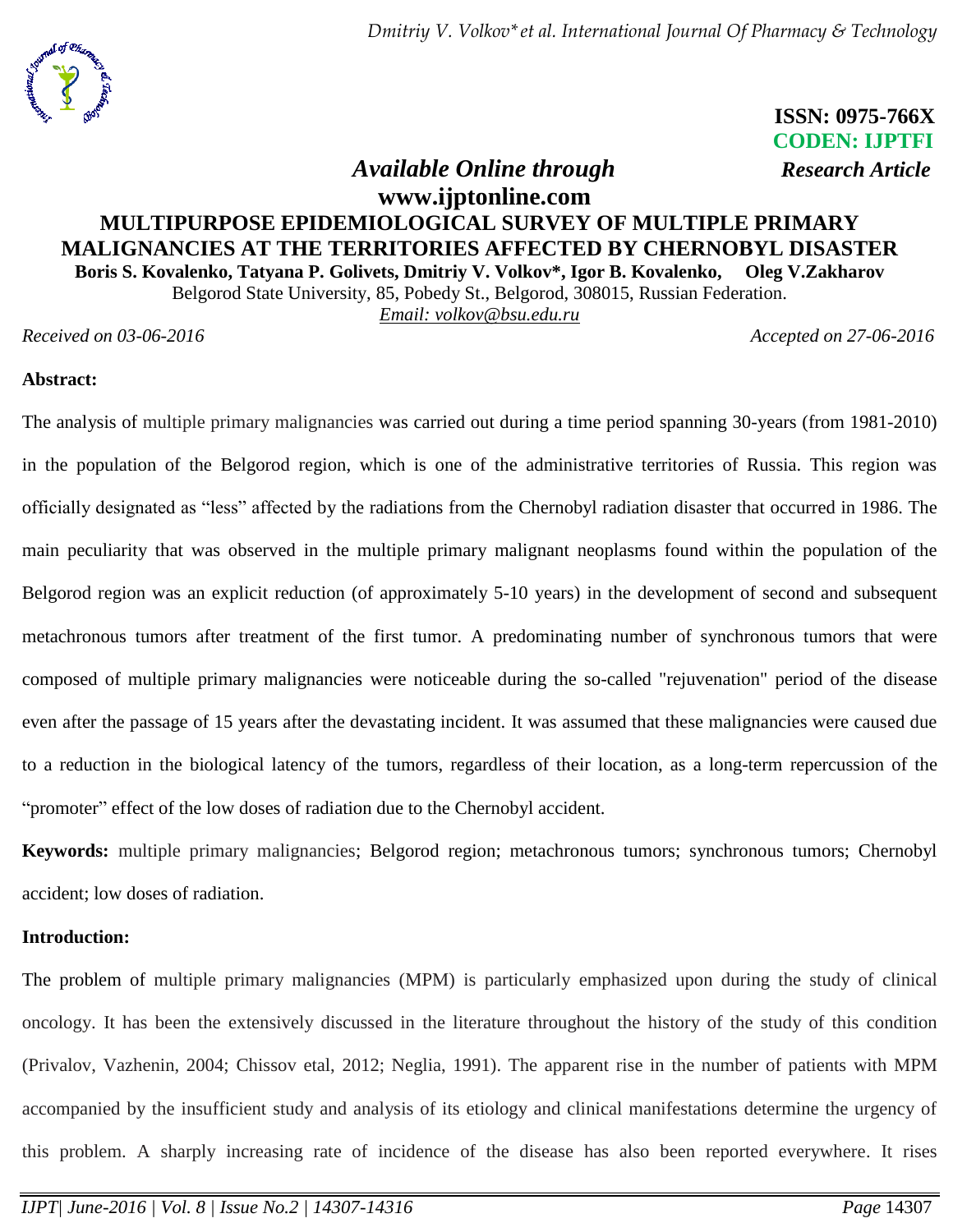*Dmitriy V. Volkov\*et al. International Journal Of Pharmacy & Technology* simultaneously with an increase in the total cancer incidence, as well as an increase in the life expectancy of patients with malignant tumors after treatment (Parshkov etal, 2011; Shimizu etal, 2003; Trivedi etal, 1999; Kazubskaya, 2007; Kovalenko etal, 2014). The growth in the morbidity of MPM is most often recorded in old aged patients (Golivets, 2012; Ionizing radiation. Source and Biological Effects, 1982).

Parallelism between the development of post-radiation complications and MPM has been traced in multiple literary sources (Spondylitis, 1999; Chissov etal, 2000; Sobin etal, 2002; Aprin etal, 2014; Parshkov etal, 2010). According to published data, the radiation does not cause visible effects in the early stages of functional and morphological changes but instead in a long-term period, which may lead to the development of malignant tumors. Moreover, according to the authors, the implementation of carcinogenic effects comes after a long period of time (5-17 years) (Sobin, Wittekind, 2002).

As per the official data sources, the latent period for certain tumors could be as long as 20 years or even more. However, the average duration is considered to be 25 years (Parshkov etal, 2009). Thus, it doesn't lose relevance and requires a detailed study of the long-term consequences of radiogenic factors in the population. Investigation of the dynamics, structure, age and gender laws on the formation of MPM affected by radiation incidents is not only an actual scientific problem but also of great interest for practical health care (Popov etal, 2011; Merabishvili etal, 2000; Davydov etal, 2011).

It is vital for a complete assessment. Efficient systematization of epidemiological indicators is required for the investigation of the issue and solving practical problems. Early detection of recurrent tumors and MPMs should particularly focus on the level of prevalence in the region and the spread and structure of tumors. The accident at the Chernobyl Nuclear Power Plant (CNPP), has created unique opportunities for the study of population-level health effects of exposure to ionizing radiations. It is clearly defined in terms of time and space of external factors such as small doses of ionizing radiation (Popov etal, 2011). Belgorod region is one of the 14 territories of Russia which were officially isolated in 1986 from the adverse radiation effects among the victims of the Chernobyl radiation disaster.

## **Aim of research**

To study the dynamics, structure, age and gender peculiarities of the formation of multiple primary tumors in the population of the Belgorod region during the 30-years observation period (1981-2010), before and after the Chernobyl accident.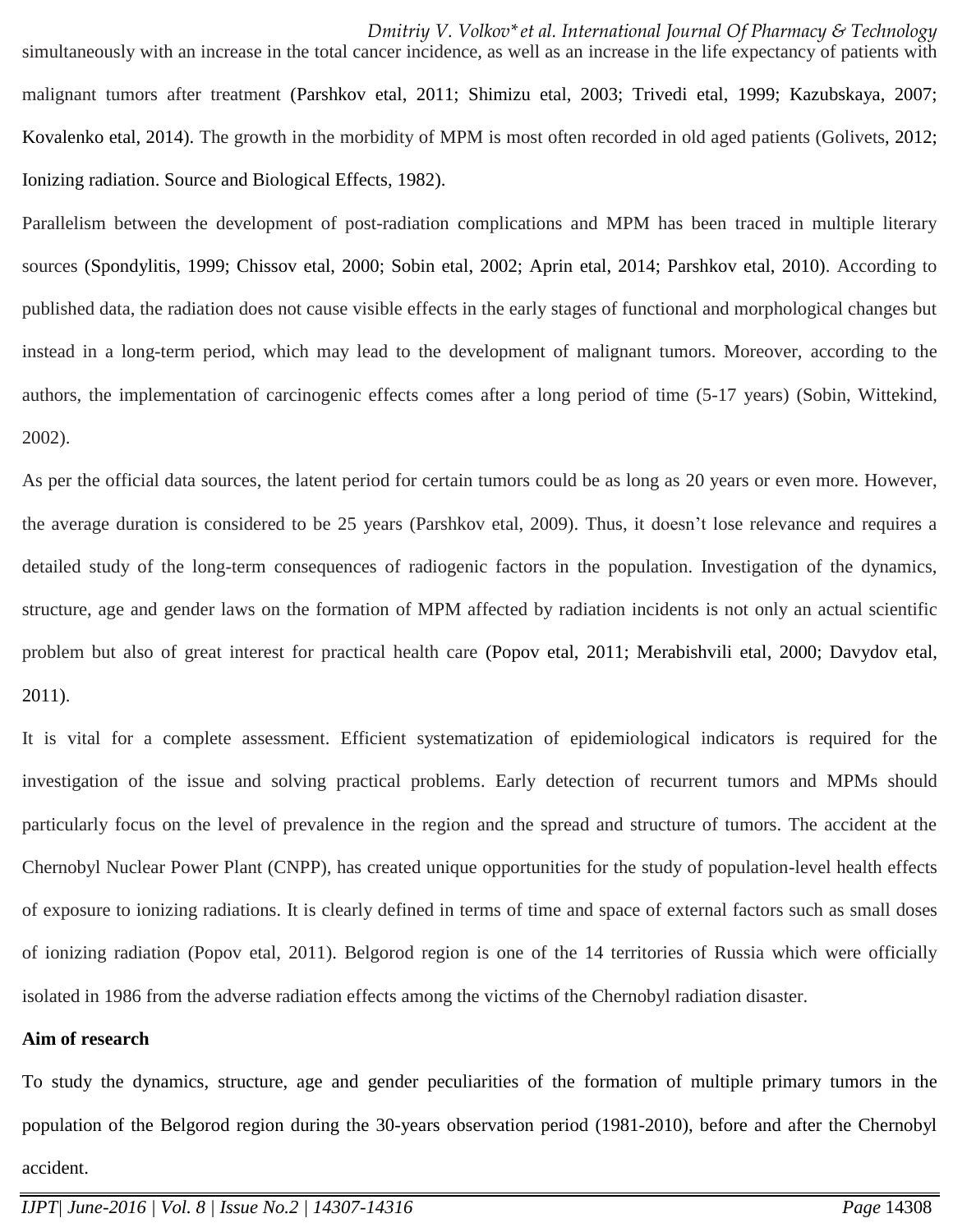## **Materials required and methods**

Archived data in the regional cancer registry of the Oncology Center of the Belgorod region were used for research. The analysis included 4,289 cases of morphologically verified MPMs, which were identified for the first time in a surveillance period of 30 years (1981-2010). Traditional criteria were adopted in oncology practice while registering MPMs (Grundmann, Meyer, 2012). MPMs are considered as two or more independent malignant tumors in the same patient. The prevalence and morphological structure of malignant tumors were evaluated in accordance with the sixth edited classification TNM (Nadyrov etal, 2010).

On the basis of the time of their detection an MPM is classified as synchronous (identified after an interval of at least 6 months) and metachronous (identified after an interval of more than 6 months) (Chissov etal, 2012). Primary multiple tumors recognized the "same" or "different" histological structures arising in various organs and tumors arising in the same body, but having a "different" histological structure.

The analysis of MPM incidence was based on a comparison of statistics for a five-year observation period (1981-1985; 1986-1990; 1991-1995; 1996-2000; 2001-2005; 2006-2010.) which was differentiated by gender. The incidences observed in males and females were studied separately.

The allocation of incidence rates by age groups was used as a method of calculating cumulative diseases. An analysis based on standard age groups is not entirely objective for the analysis of cancer incidence in populations. True incidence is reflected only in the age group of 0-4 years and in general for all generations (0-85 years of age and older). It was determined that each population age group has a certain number of sick persons. In fact, the distribution of cancer incidence in accordance with age groups of the population depends on the number of cases that are detected up to a certain age and, accordingly, the population that survived up to this age.

The incidence of MPMs is calculated on the basis of the number of cases of MPM that have accumulated in the population up to a certain age. Disease incidences are calculated in "gross" figures of approximately 100 thousand for the analysis of the accumulated in the population up to a certain age. Incidence rates in populations are also determined corresponding to the gender.

For example, during 2006-2010 in the Belgorod region among people of the age of 74 years or above, 290 cases of MPMs were identified in men and 374 cases in women. In this period total number of people upto 74 years of all age groups under the risk of illness amounted to 3,421,715 persons per year in males and 3,927,105 in women. Accordingly, the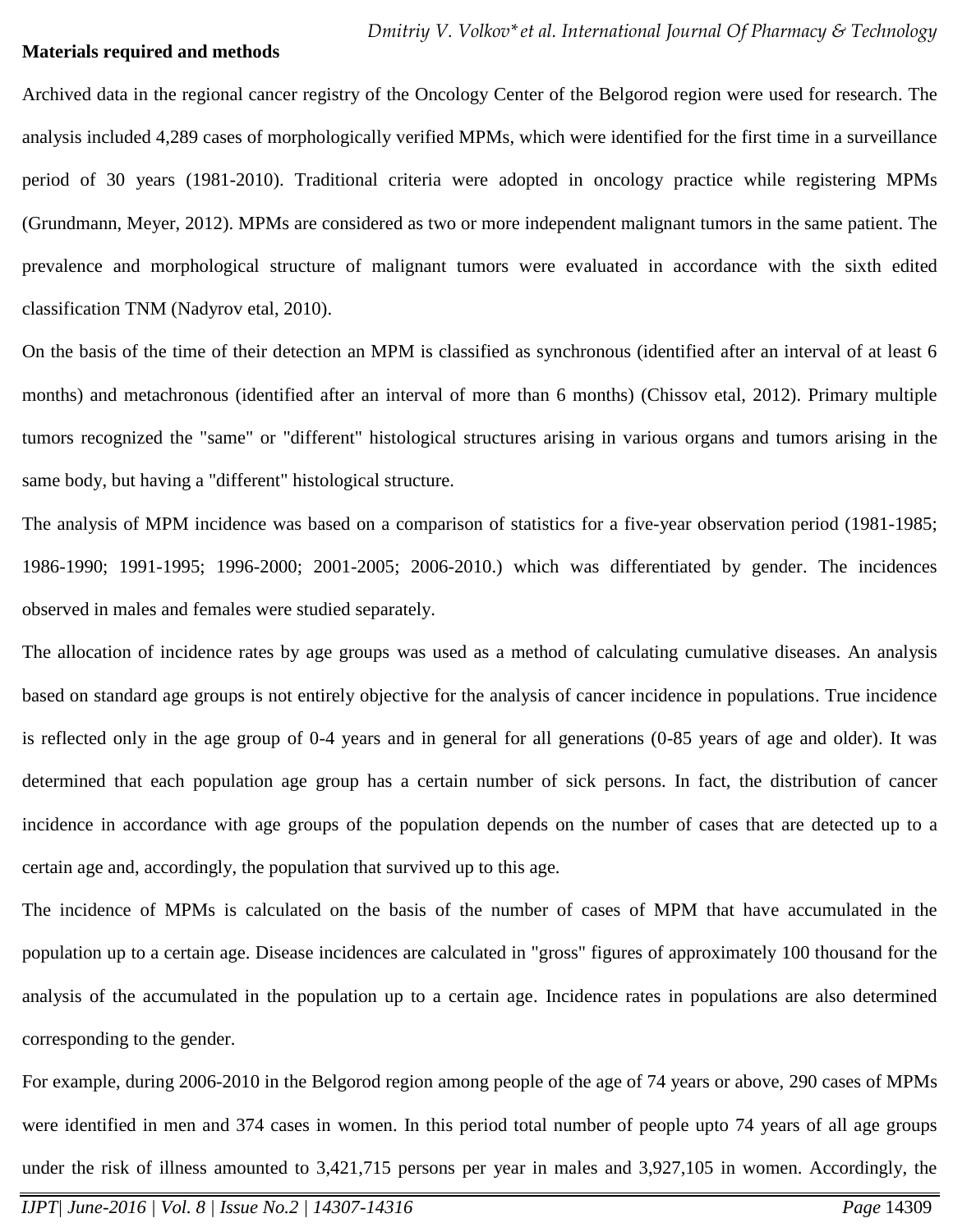"rough" indicator of cancer incidence in the age of 74 years was equal to 8.5 for men and 9.9 for women per 100,000. This indicator reflects the intensity of the disease that is accumulated to a certain age group of the population. In this case, the indicator accumulated in cancer incidence reflects the ratio of the number of detected cases of malignant neoplasms in the population that have been exposed to a potential risk to fall ill.

With such methods of calculating the missing diseases peaks in the individual age groups and are equally common in the elderly, which is normally observed while determining the relative incidence rates according to the standard procedure. Moreover, population morbidity is accumulated to a certain age and it can be considered as a possible biological latency. The number of individual tumors, thereby, provides an objective picture in the population of cancer incidence, particularly after the additional factors.

It has been concluded by study and analysis of cancer incidence in the population of territories contaminated with radionuclides due to the Chernobyl accident over the years (Popov etal, 2011; Vazhenin etal, 2003). Before the emergency period (1981-1985) this was included in the study of the spontaneous incidence. The differences between the intensive indicators were considered significant when the probability of error of the first series were less than 5% (P  $< 0.05$ ).

## **Results**

Over the observation period of 30 years (1981-2010) a total of 4,289 cases of MPM have been recorded in the population of the Belgorod region, out of which 2,052 cases were found in men and 2,237 cases in women. The highest incidence rates were registered in 1991-1995 and 1996-2000, (14.7 and 15.1 cases per 100 thousand). While in the pre emergency period (1981-1985) and in the first five years after the accident (1986-1990) the disease occurrences were merely 3.6 and 5.9 cases per hundred thousand, respectively.

The highest percentages in the structure of MPM within the total cancer incidence were registered among women in 1991- 1995 (5.3%) and men in 1996-2000 (5.2%). However, the percentage of contribution of MPM to the structure of total cancer incidence among women and men was only 1.8 and 1.1% in 2001-2005.

Despite an improvement in the accounting system of external testing, the specific weightage of MPM in the total number of malignant neoplasms decreased to 2.3%. Moreover, in the female cohort the figure was only 1.9%, and in men - 2.8%.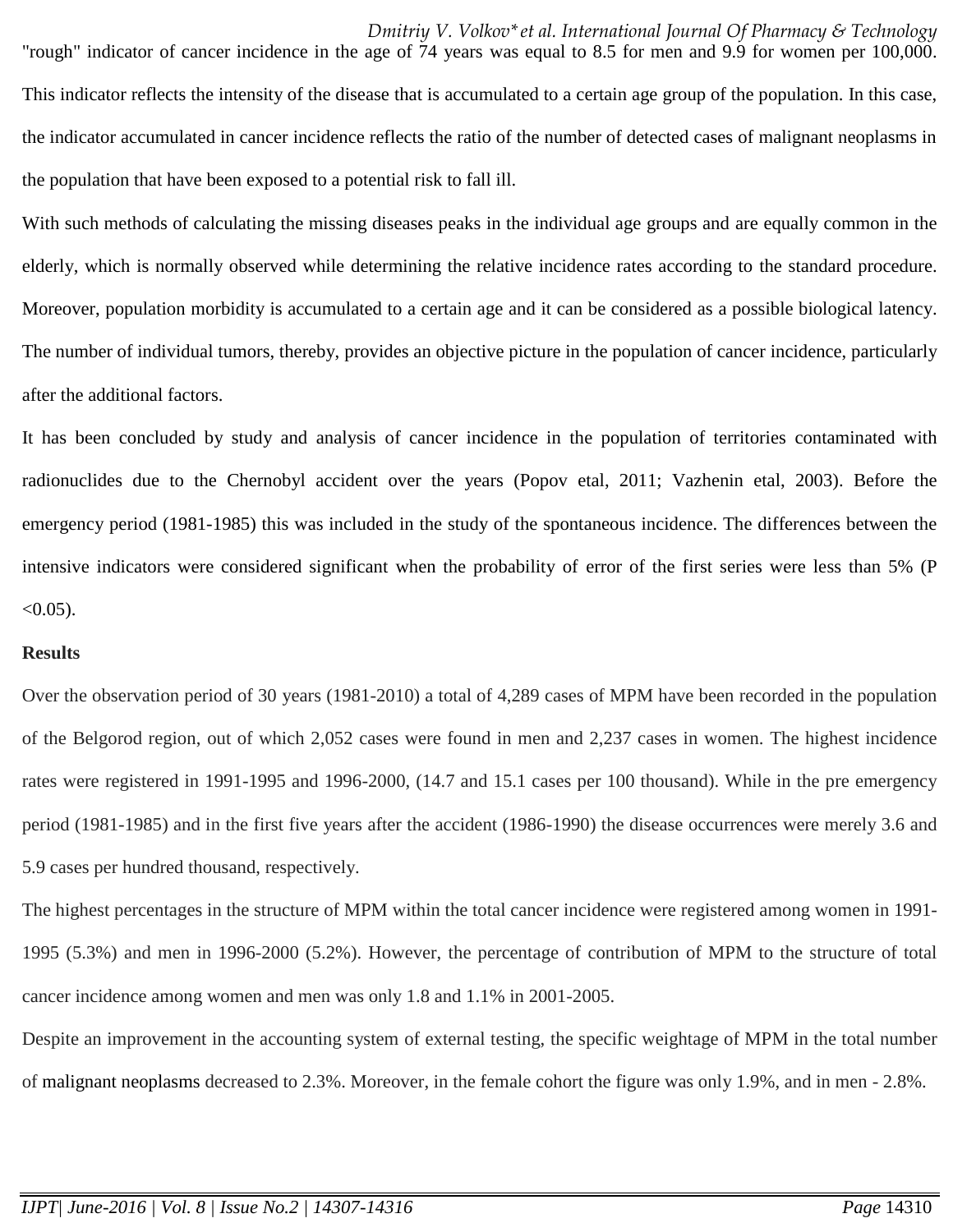*Dmitriy V. Volkov\*et al. International Journal Of Pharmacy & Technology*



# **Fig. 1. The growth rate of MPM diseases in cohort of men and women of Belgorod region in dynamic during five years observation (1986-2010).**

Indicators of growth rate diseases concerning MPM demonstrate wave-like dynamics of their development in the population of Belgorod region throughout the disaster period. The increased incidence of 1986-1995 is clearly visible in Fig. 1. The rate of morbidity, however, declined in 1996-2005. A new wave of growth in the diseases was observed in 2006-2010.

It is also important to note that during 1981-2000, MPMs were identified mainly with metachronous development. However, for the period 2001-2010, that is, after 15-20 years after the Chernobyl accident, MPMs were characterized by the predominance of synchronous tumors. During this period in a cohort of men were diagnosed 371 cases of MPM with simultaneous development (synchronous) and 342 cases of metachronous development. Among the women 454 and 294 cases of synchronous and metachronous developments were registered respectively. For example, the percentage of tumors with synchronous and metachronous MPM development in men in the years 1981-1985 were found to be 4.5% and 95.5% respectively (meaning more incidences in favor of metachronous cancer); and in 1986-1990 - 89.5% and 10.5% cases were registered, respectively. Amongst women who were registered on the MPM in these periods the share of metachronous tumors against synchronous was respectively: 88.9% and 11.1%, and 92.9% and 7.1%.

In 2001-2005 and 2006-2010 the ratio has changed diametrically and a remarkable increase was observed in cases with synchronous development. The percentage of synchronous tumors specified in this period it amounted to 51.8% for men and 52.2% respectively compared to 48.2% and 47.8% of tumors with metachronous development. Similarly, among women, synchronous tumors were detected more frequently in terms of the number of cases reported and the weightage of synchronous tumors as a percentage of all MPM amounted to 54.4 and 63.9%, and the development of metachronous tumors development was 45.6 and 36.1%.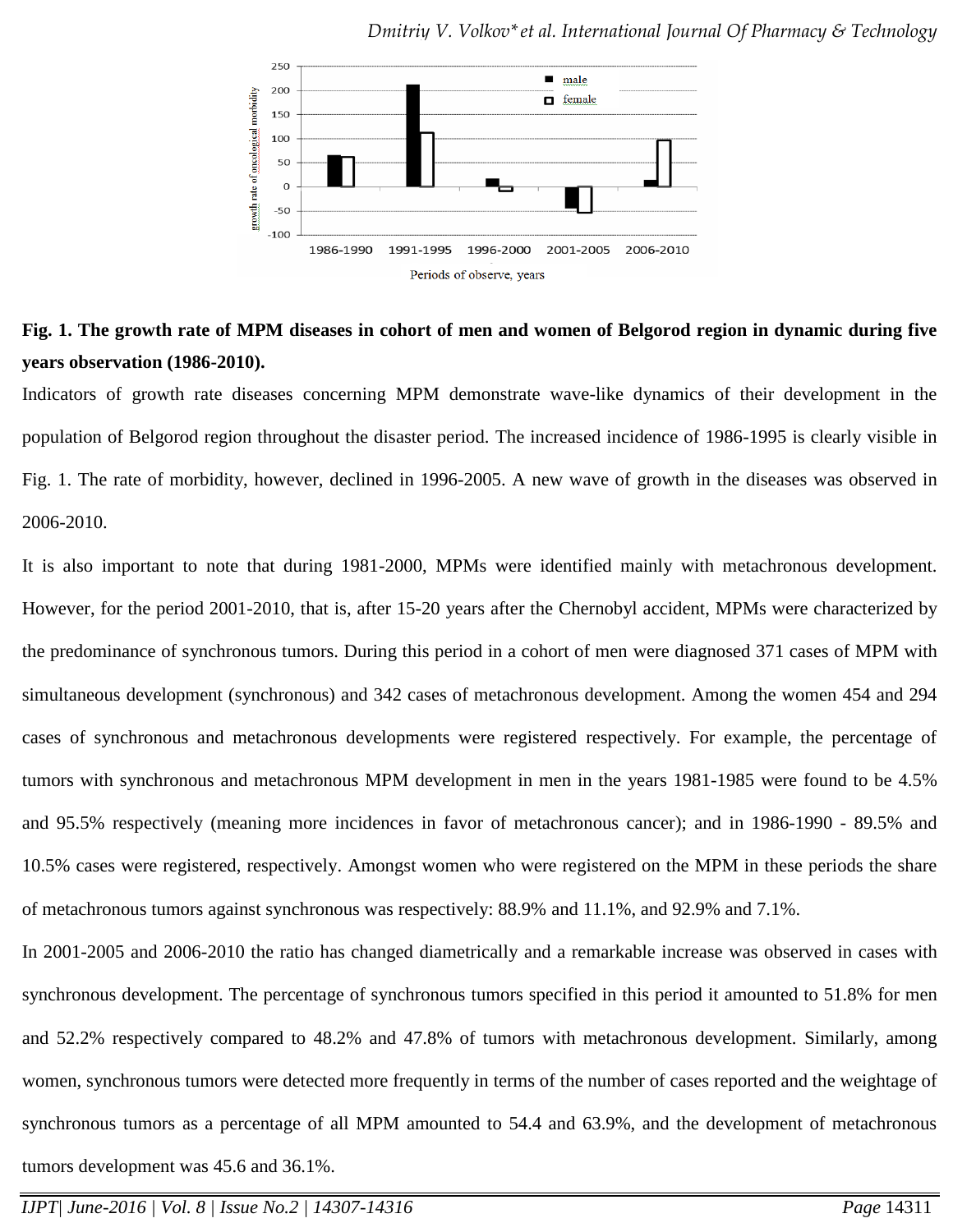We cannot fix the fact that during the period before the disaster (1981-1985), the majority of secondary tumors had arisen after treatment of the first tumor registered after 10 years or more. However, the picture changed in 1991-1995 as a vast number of metachronous tumors were detected during the first 5 years after treatment of the first tumor (Merabishvili etal, 2000).

In 2001-2005 and 2006-2010, almost all cases of metachronous polyneoplasia were identified within 5 years after treatment of the first cancer localization: 332 and 338 cases in a cohort of 250 men and 498 women, respectively were specified during the period. It is suggested that this pattern of accelerated development of polyneoplasia, regardless of their location, was due to the reduction of spontaneous biological latency of tumors due to the promoter effect of low doses of radiation. It is believed that it is a result of precisely small doses of radiation that took place during the early clinical manifestations of secondary tumors (mostly 5 years after treatment of the first tumor) that are consistent with the existing opinions of radiation-induced tumor development (Selchuk, 1994; Vazhenin etal, 2003; Ferbeyre etal, 2002).

In the analysis of MPMs by gender and age it was found that there were several registrations of individual cases of the disease in persons of younger ages, even adolescents (15-19 years), which was recorded in 1991-1995 and 1996-2000. Evidence of these "rejuvenation" diseases required a more detailed analysis.

The analysis of MPM in the population of the Belgorod region by age and gender shows that during 30 years of follow-up period (1981-2010) there occurred significant changes in disease dynamics which were specific to certain periods of observation and, especially, in different age groups, and among male and female cohorts, and different growth rates as well as morbidity were observed.

The most significant were the following figures. Typically, a steady increase in MPM was recorded mostly after 30 years of age in a cohort of men and women. However, in the dynamics of post-accident period (1986-2010), there are registrations of cases of MPM in people under the age of 30 years. In the women's cohort 14 cases were diagnosed before 30 years of age, whereas just 13 cases were recorded during 1986-2000. Among them, 2 cases were reported in girls in the 15-19 age group, 6 cases in 20-24 years age group and 6 cases in 25-29 years age group. Among men, for the same period 13 cases of MPM were identified, however the largest number of cases was registered in 1996-2000 (7 cases). Of all cases of MPM identified in the post-accident period - 4 cases were found in boys in the age group of 15-19 years, 3 cases in the 20-24 years age group and 6 cases in 25-29 years age group.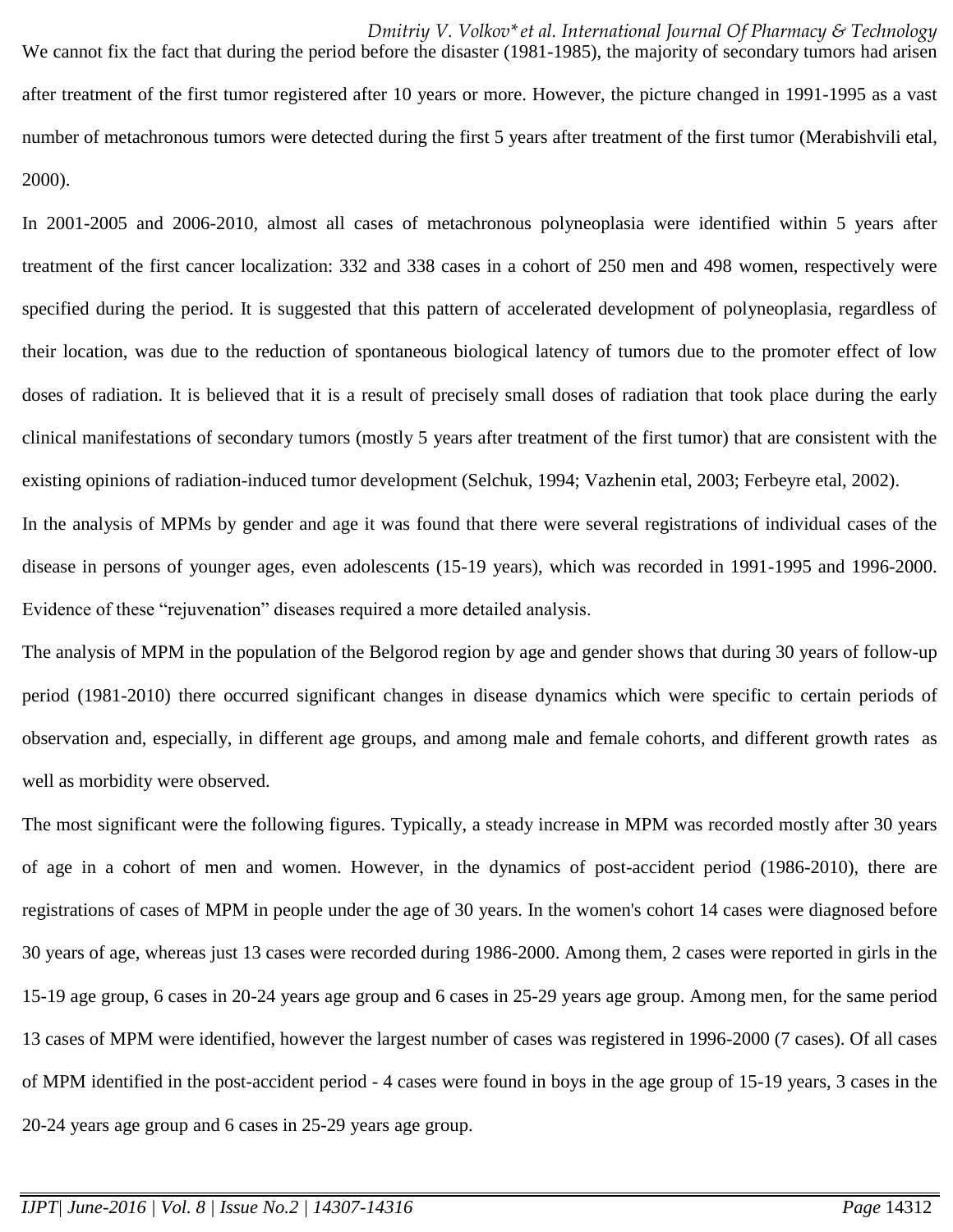*Dmitriy V. Volkov\*et al. International Journal Of Pharmacy & Technology* However, the highest rates of cumulative MPMs amongst men were registered in the third post-accident period (1996- 2000), while amongst women these were mainly registered in the second post-accident period (1991-1995). The disease was particularly diagnosed in the elderly, in the age group of 65-85 years and older. In these specific periods the numbers of cases registered were 12.9-17.5 per 100 thousand for men and 12.2-14.4 for women respectively. While in the 1981- 1986 period the morbidity in these age groups of men and women were 2.9 and 4.5 cases per 100 thousand respectively. For the purpose of clarity, the results are presented graphically in Fig. 2 and 3.

In 2001-2005, there was lower incidence rate compared to the previous period (1996-2000) in almost all age groups of both male and female cohorts.



**Fig. 2. The incidence of MPM in the different age groups of men at Belgorod region, with distribution by five-year observation periods (1981-2010).**



**Fig. 3. Incidence of MPM in the different age groups of women at Belgorod Region, with distribution by five-year observation period (1981-2010).**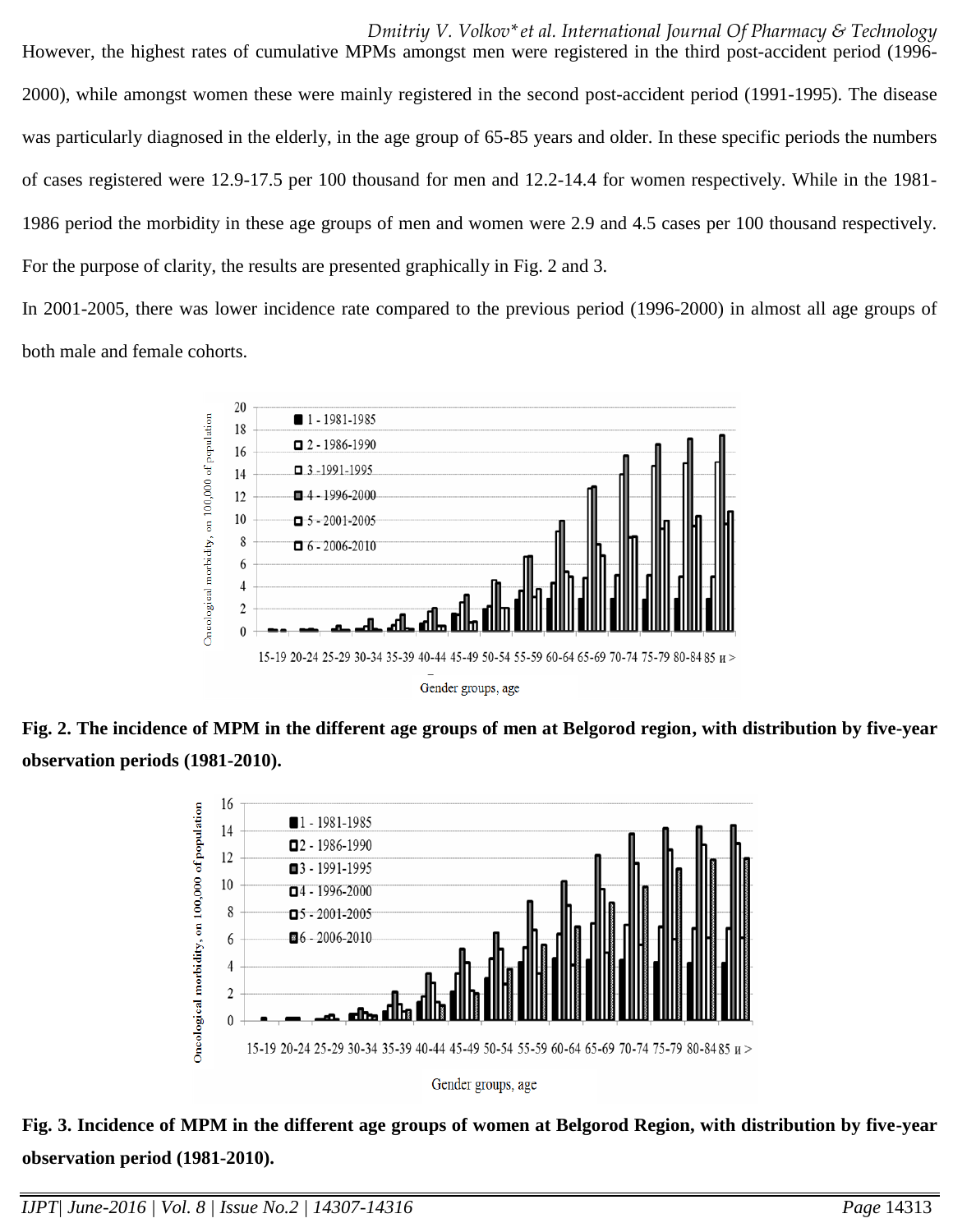*Dmitriy V. Volkov\*et al. International Journal Of Pharmacy & Technology*

The highest rates of MPM growth rate in the male cohort were observed in 1991-1995. The rates were highest in the 30- 34 years age group (150%), then in the age groups of 65 years (166.7-196.0%) and especially in the 80-85 age and older (206.1-208.2%). In the next five years (1996-2000), the highest rate of growth pace was registered in the age group 25-29 years (150%). In 2001-2005, some growth was observed in the age group of 20-24, while virtually all other age groups incidence cohort experienced negative growth. In the years 2006-2010 of the disease positive growth occurred only in certain age groups, among the male cohort:  $45-49$  years  $(12.5\%)$ ,  $55-59$  years  $(22.6\%)$  and older than 70 years  $(1.2-$ 11.5%). In women, the highest incidence rate of disease was observed in 1991-1995 among the age group of 25-29 years  $(200\%)$  and 75-79 years and even up to a greater age, that is,  $80-85$  years of age and even older  $(105.8-111.8\%)$ . In the years of 1996-2000, and 2001-2005 a negative index growth rate was noticed for all age groups in the female cohorts. In the years 2006-2010 there was again a marked increase in the incidence rate in women, but only in the age group of 50 years and older.

Overall, these figures show a picture of rejuvenation of MPM in the population of the Belgorod region, especially the contrast which was expressed in a cohort of men throughout the 1991-2005 period, when changes of disease growth were recorded in the age groups younger than 35 years. An increased incidence of the disease was registered in the age group 25-29 years among women also, but it was fixed in 1991-1995.

## **Conclusion**

Wave like dynamics of the MPM were identified in the population of the area during the post-Chernobyl period (1986- 2010). Change to the polyneoplasia structure accompanied by a predominant development of synchronous tumors was registered in the 2001- 2010 period (15-20 years after the accident). Changes in incidences of the disease in the age groups younger than 30 years were observed along with the rapid increase in the incidence in older age group approximately 10-15 years after the accident. This was most likely due to the reduction of biological time latency of tumors in people with a genetic predisposition, as a result of the stimulating effect of small doses of radiation and also as a long-term consequence of the Chernobyl accident.

#### **References**

- 1. Aprin, A.D., Starinskiy, V.V., Petrov, G.V. 2014. Malignancies in Russia in 2012 (morbidity and mortality). P.A. Herzen "Russian Ministry of Health, 1: 250-260.
- 2. Bokhman, Y.V. 2012 Manual on onco-gynecology, Medicine, pp: 464.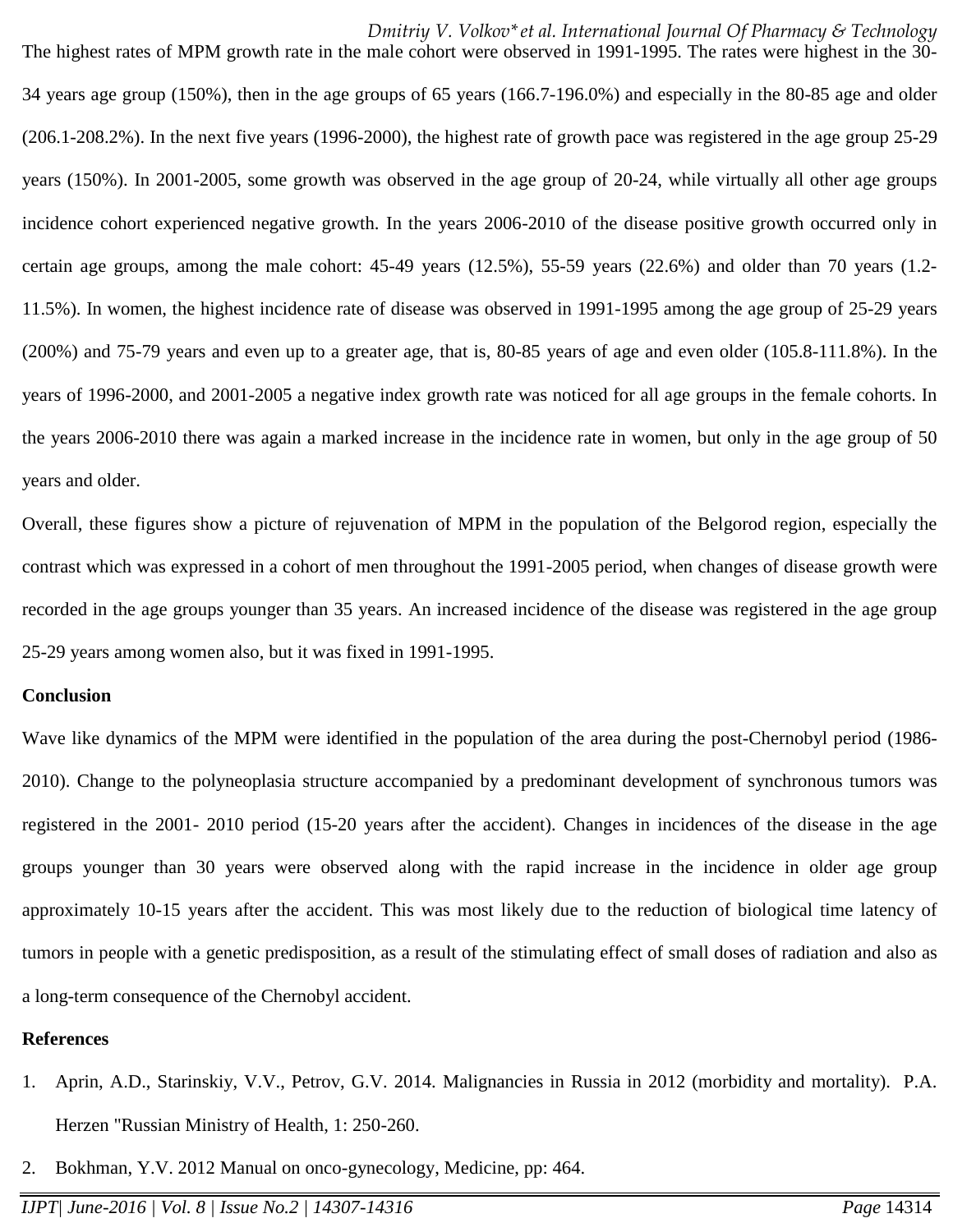- *Dmitriy V. Volkov\*et al. International Journal Of Pharmacy & Technology* 3. Chissov, V.I., Trachtenberg, A.K. 2000. Primary multiple malignant tumors: A Guide for Physicians. Medicine, pp: 336.
- 4. Chissov, V.I, Starinskiy, V.V., Petrov, G.V. 2012. Malignancies in Russia in 2010 (morbidity and mortality). P.A. Herzen "Health Ministry of Russia, pp: 260.
- 5. Davydov, M.I., Axel, E.M. 2011. Statistics of malignant neoplasms in Russia and the CIS countries in 2010. Bulletin of the RCRC. N.N. Blokhin. 19(1).
- 6. Fay Michael, P., Ruth Pfeiffer, Cronin Kathleen, A. 2003. Age-conditional probabilities of developing. Ctatist. Med., 22 (11): 1837-1848.
- 7. Ferbeyre, G., Lowe, S.W. 2002. Ageing: the price of tumor suppression. Nature, 415: 7-26.
- 8. Golivets, T.P. 2012. Population patterns of cancer incidence in post-Chernobyl period. Dr. Medical Sciences, 1(21): 34-43.
- 9. Grundmann, R.T., Meyer, F. 2012. Second primary malignancy among cancer survivors epidemiology, prognosis and clinical relevance. Zentralbl. Chir., 6(137): 565–574.
- 10. Ionizing radiation. Source and Biological Effects. UNSCEAR. The report for 1982, the United Nations. V.1, 2: New York, 1982.
- 11. Kazubskaya, T.P. 2007. Clinical and genetic analysis of multiple primary malignancies. Oncology, 2: 4-9.
- 12. Kovalenko, B.S., Golivets, T.P., Podvyaznikov, S.O. 2014. Features of development of metachronous and synchronous tumors in the population of the Belgorod region, associated with the consequences of the Chernobyl accident. Modern Oncology, 4(16): 44-49.
- 13. Merabishvili, V., Popov, S.P., Chapin, O. 2000. Registration and accounting of primarily patients with multiple malignancies. J.Questions of Oncology, 46(1): 40-47.
- 14. Nadyrov, E.A., Nikanovich, S.N., Bogdanovich, A.P. 2010. Epidemiology of breast cancer in women living in the Gomel region. Medico-biological problems of life, 2(4): 80-84.
- 15. Neglia, J., Meadows, A.T., Robinson, L.I. 1991. Sekond neoplasms after acute lymphoblastic leukemia in children. New Engl. J. Med., 19(325): 1330-1336.
- 16. Selchuk, V.Y 1994. Primary multiple malignant tumors (clinical features, treatment and law). Diss. Dr. Medical Sciences.